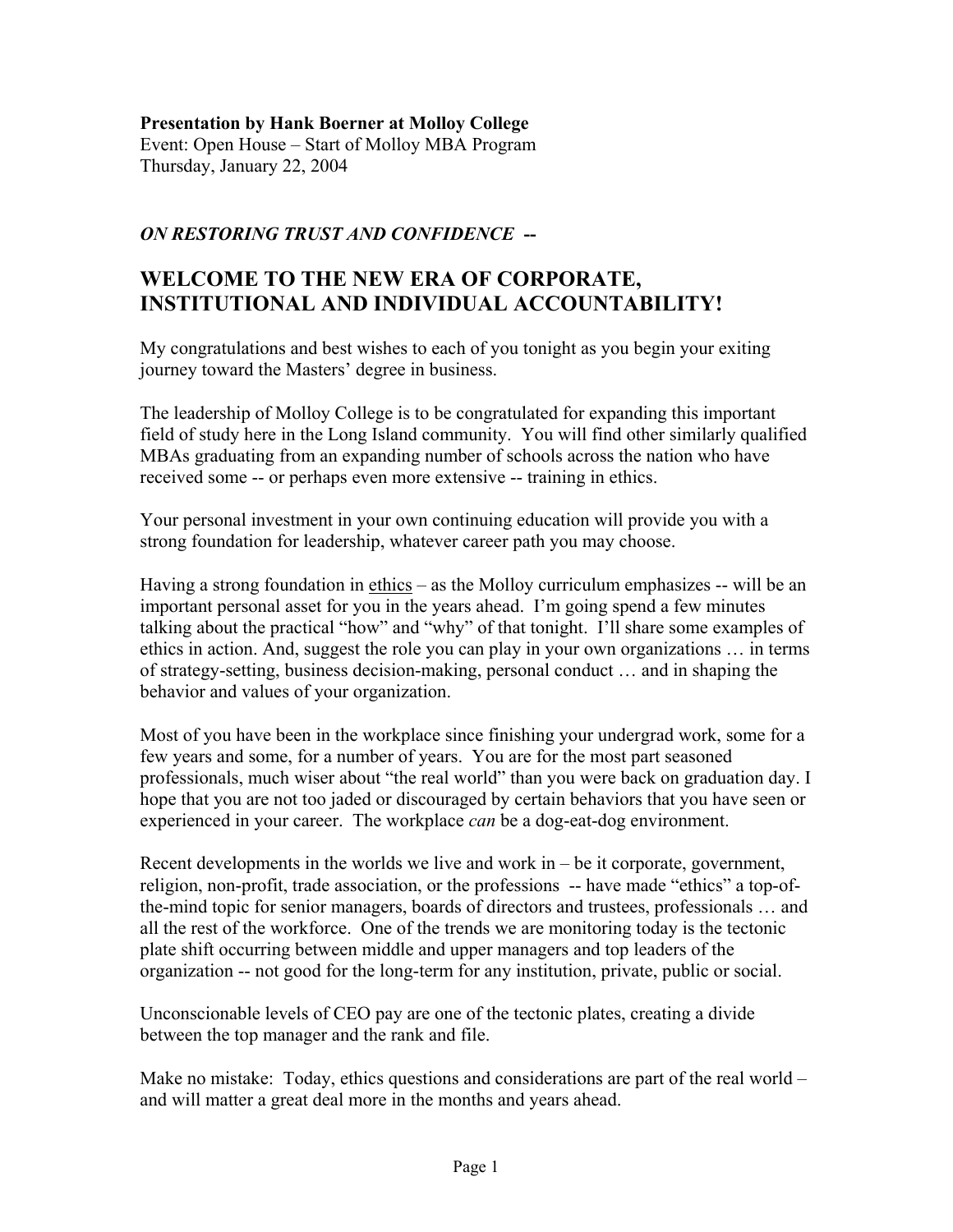Unethical behavior is and often will be the focus. Don't let that focus move *your* eye off the ball, even as you become fascinated with **Martha Stewart**'s trial, and the sagas of other corporate chieftains standing in the legal dock or being convicted in the daily press.

One operative word for all this is: **OUTRAGE!** If you have been made angry, enraged, seriously disappointed or at times, or even desperate because of the bad behavior of others – *well, you are not alone!* 

When you hear the word "RAGE" – think: Responsibility, Accountability, Governance and **E**thics! R-A-G-E. That is what many of us are feeling because of failures in each.

# **Ethics and Grad Schools**

In recent years, ethics has been either a miniscule element in management training – or mostly non-existent. B-Schools have avoided the topic. Maybe that's why so many things have gone wrong. Our higher education institutions focused on training future business leaders cannot deny any longer that ethics is an important building block of future corporate values. By addressing the importance of ethics, Molloy is a higher education trendsetter and important innovator in this regard, and finds itself in very good company.

It is now an important act of social responsibility for a school offering the Master's degree to put ethics within the DNA of the course offerings. Even if students  $-$  *you*  $-$  are not yet demanding ethics training, you will be – your organizations will be – and therefore *you* are pioneers among the current class of MBA candidates in all colleges and universities.

In a recent survey of grad students, respondents going straight to the master's program from undergrad expressed more optimism about their ability to make things better as future business leaders than the more experienced grad student who worked for a time before returning to school. *They* seemed to be saying, "Yeah, just wait 'till you're out there in the real world for a while … then you'll see lacks of ethics in action!"

Well, what we've seen in recent days is seeing the cost to society of having *no ethics* or total lack of *values* in action! Thanks to widespread un-ethical and even immoral behavior, things went terribly wrong in the workplace. And at what cost to those of us who are affected! (Read: Every one of us.)

I would ask…

- Did things start going wrong with the collapse of the stock market in spring 2000?
- With news of outrageous financial shenanigans at public companies?
- With waves of endless corporate scandals?
- With the toppling of CEO heroes and heroines?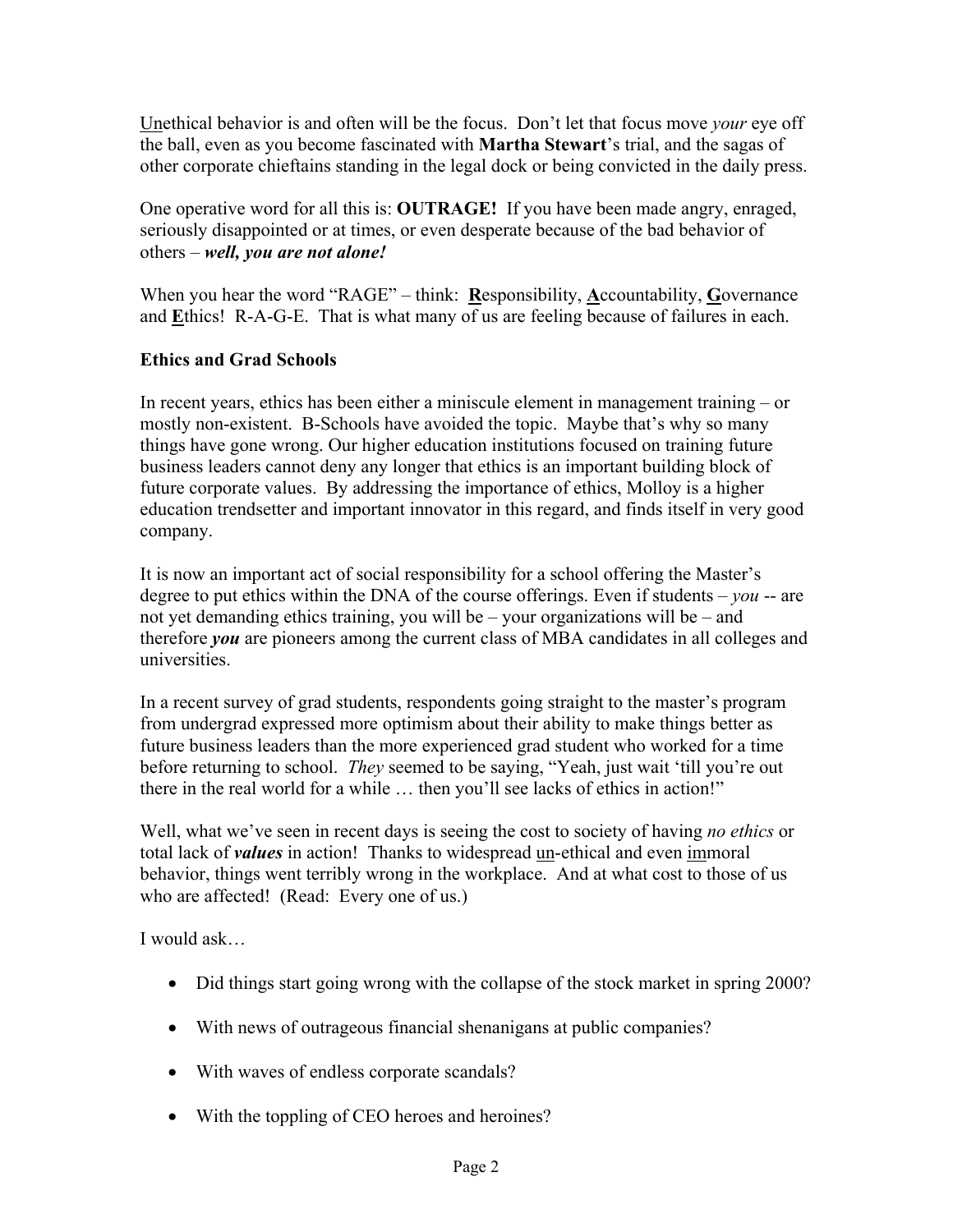- With the corporate leaders' perp walks on the nightly TV news?
- Huge corporate bankruptcies (think: WorldCom)?
- Cover ups in trusted institutions, even in our churches and charities?
- With the "New Economy" we were promised "evaporating" in 2000?
- Along with seven trillion dollars of investor money and several million jobs?

# **Let's look at the major stories of 2003**:

CEOs and CFOs in the headlines and then gone – Ken Lay, Andrew Fastow, Jeff Skilling, Jack Grubman, Bernie Ebbers, Gary Winnick, Dick Grasso, Sam Waksal, Martha Stewart.

Organizations in deep pain – **Enron, New York Stock Exchange, WorldCom, Global Crossing, ImClone, Roman Catholic Church**. Look what lack of leadership in ethics did to each of these institutions … and to those of us who trusted them.

Each of these is an example of lapses of ethics and moral behavior! Enter, then the white hats.

Reaction to these events included aggressive New York State prosecution of Wall Street's most respected names; ongoing federal prosecutions; Congress passing the sweeping Sarbanes-Oxley laws; tough new SEC rules for public companies and mutual funds; new rules of the road for licensed auditors and accountants; new ethics rules for lawyers; an endless parade of shareowner lawsuits; the organization of new advocacies to challenge leaders and institutions; and *headlines, endless negative headlines.* 

This litany of our leaders' real or alleged misbehaviors offended our personal values. Our trust was betrayed. And so – the major focus in our society now on ethics! Or lack thereof.

# **The Big Picture: Putting All This in Context**

As an optimist, I believe that out of all the recent turmoil we will create a stronger society, and assure the long-term economic success of our great nation. Each of you has a role to play in making this happen. Especially when you begin your journey up the ladder after graduation.

What we are now experiencing today in our financial markets, in Corporate America, in the workplace, in government, healthcare, the professions, our religious and social sectors -- is a great **reforming** … **a long-term process of reformation** … all part of the continuing journey to perfection of the unique American Capitalist-based Democracy.

Our American values must continue to be based on fair play. Opportunity for all. Access for all. And ethical behavior by all!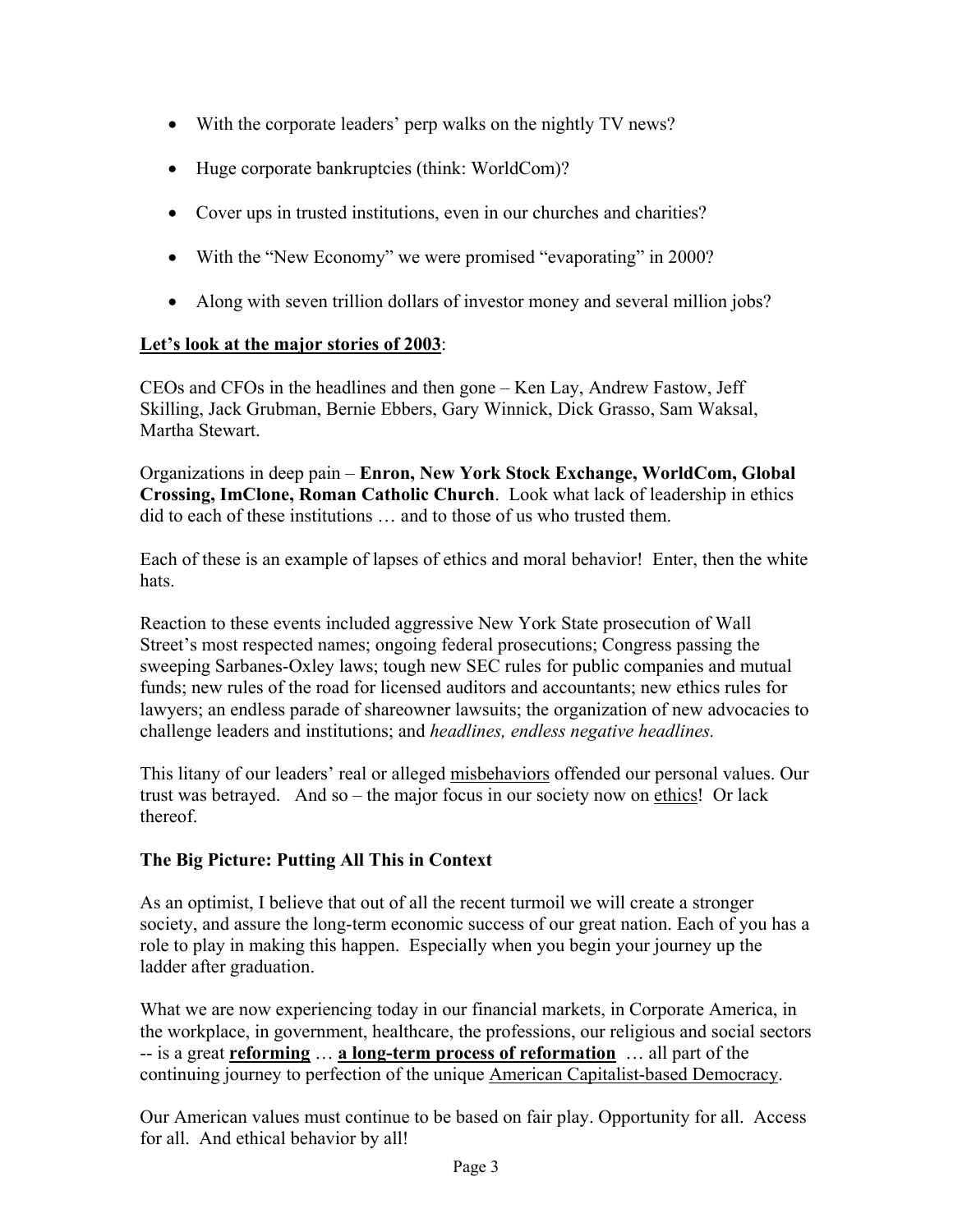So this "stuff" is both cosmic and macro as well as micro and serious stuff – with everyday application in the workplace – and important consequences for you as future leaders.

Increasingly you will hear out in the real world: **It's all about ethics!** 

### **Ethics: Not Easy, Not a Black & White Issue**

But matters concerning ethics are not always black and white issues – *oh, that life would be so simple.* 

How many here have seen any or all of the trilogy films, "Lord of the Rings?"

The plot, such as can be followed, is somewhat clear, isn't it – it's good guys against bad guys. **King Aragorn** of Gandoor against the evil **Sauron** – the master of the Ring. The wonderful Hobbits, **Frodo** and the loyal **Sam**, struggling against the bad ways of ugly **Gollum** to accomplish their mission of destroying the ring.

### *Or is it this simple –*

What is the power of the Ring? How are the various beings enticed by its power? What happened to Gollum, once an ordinary human named **Smeagol**, murdering to steal the ring – is this a proxy for human greed? Why was it so easy to fall into evil ways to steal the golden ring?

What a tale – about good folks succumbing to temptation. Loss of personal values. Ethical compasses broken.

### *We know it is not always easy to avoid becoming a slave of the ring.*

### **News From the Ethics Front**

Just this week **The Aspen Institute** and the **World Resources Institute** – two important think tanks – issued their annual report card on more than 100 business schools in 20 countries, based on each school's coverage of environmental and social impacts in the training of tomorrow's executives. (Which you are.) 68 schools were located here in the US.

The scholars called the report – "Beyond Grey Pinstripes – Preparing MBAs for Social and Environmental Stewardship." Six leading schools, five in the US, actually offer four times as many courses on external impacts as other schools.

For your information, in case you run into competitors along the way, are

- **George Washington University**'s School of Business and Public Management.
- **University of Michigan**, B-School.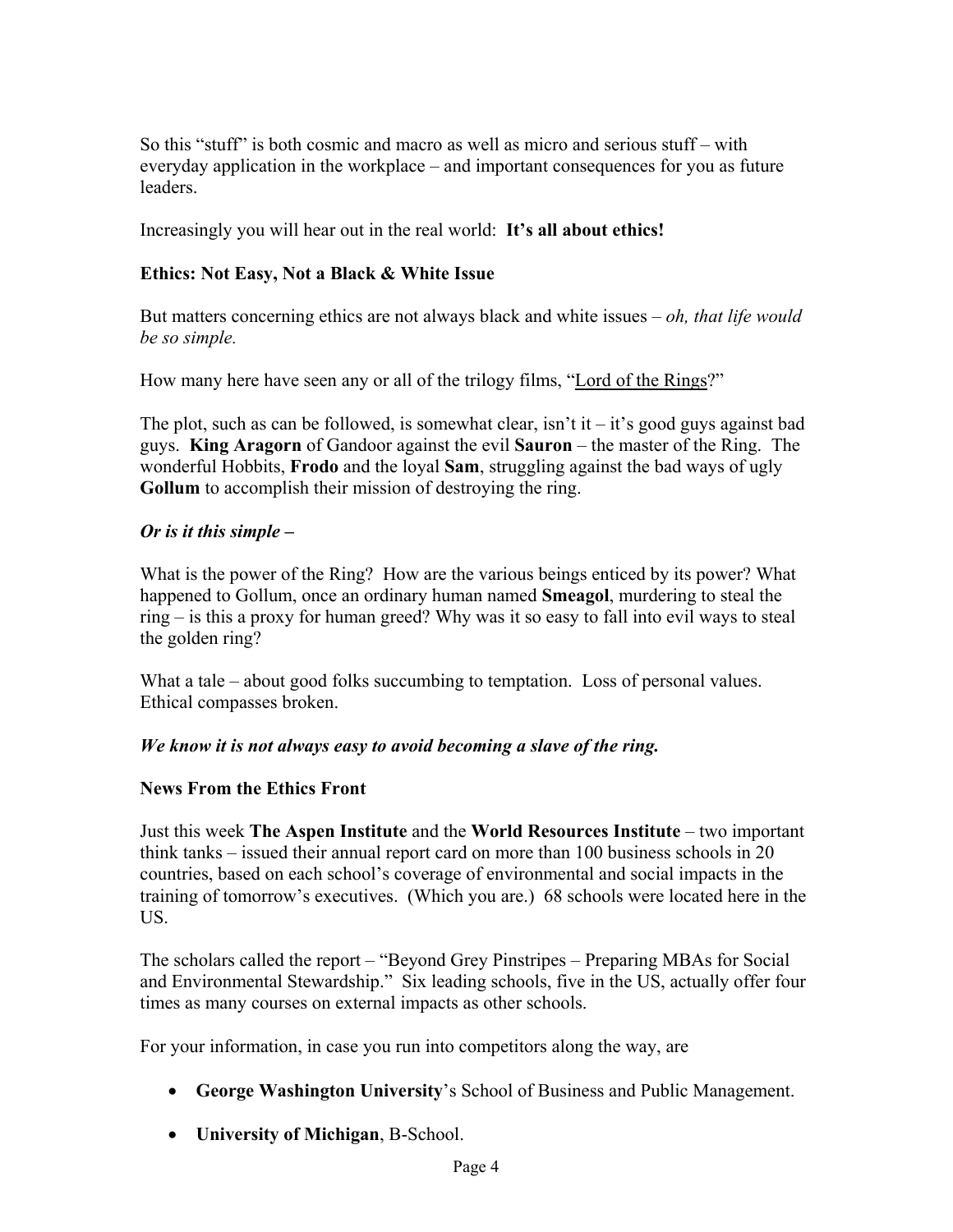- **University North Carolina** B-School.
- **Stanford** Graduate B-school.
- **Yale's** School of Management.]

The most innovative schools elevated the study of social impact management and environmental management from being separate disciplines, "upward" to a new field – sustainability. This will eventually include accounting, finance, marketing, operations, legal, political, and organizational behavior.

Sustainability is the critical intersection of social, environmental and financial factors. It has a foundation in ethics and ethical behavior.

Remember this buzzword -- **sustainability.** The importance of this for those involved in finance, accounting, capital markets and corporate management is just now emerging.

Example: **Toyota Prius was** just judged Car of the Year at the International Auto Show in Detroit. Question now being asked within the auto industry worldwide: How does the American automaker now meet the Toyota competitive threat?

Another term to watch is "triple bottom line." This includes traditional bottom line data plus the environmental, social and long-term financial/economic viability of the organization, including sustainable corporate profitability. Think in concept terms: the focus on long-term corporate stewardship vs. managing short-term earnings to make Wall Street happy this week.

Some of you may have heard about total cost accounting. When all costs are considered, such as life cycles of your product, including disposal, what are the real costs and profits for the company? Many ethical decisions will be involved in this type of financial construct. You should become familiar with these types of concepts to be competitive in the marketplace. The issues are complex; but master them, and you may find yourself writing your own ticket in the corporate world.

For example, **United Parcel – UPS** – a global enterprise, is also very local; UPS just issued its first Corporate Sustainability Report – "Operating in Unison." UPS used a range of indicators to look at its progress on sustainability issues – such as, fuel consumption for each package delivered and its employee retention rates. UPS will publish a report card each year on its progress.

On the other hand … look at what happened at **Boeing**, with the **CEO Phil Condit** being forced to resign because of allegations of major ethical lapses.

**The Business Roundtable** – an association of 150 CEOs of the largest companies in America – just embraced an ethics platform, in working partnerships with leading universities. The first step is to map out the ethics landscape – what you are doing here at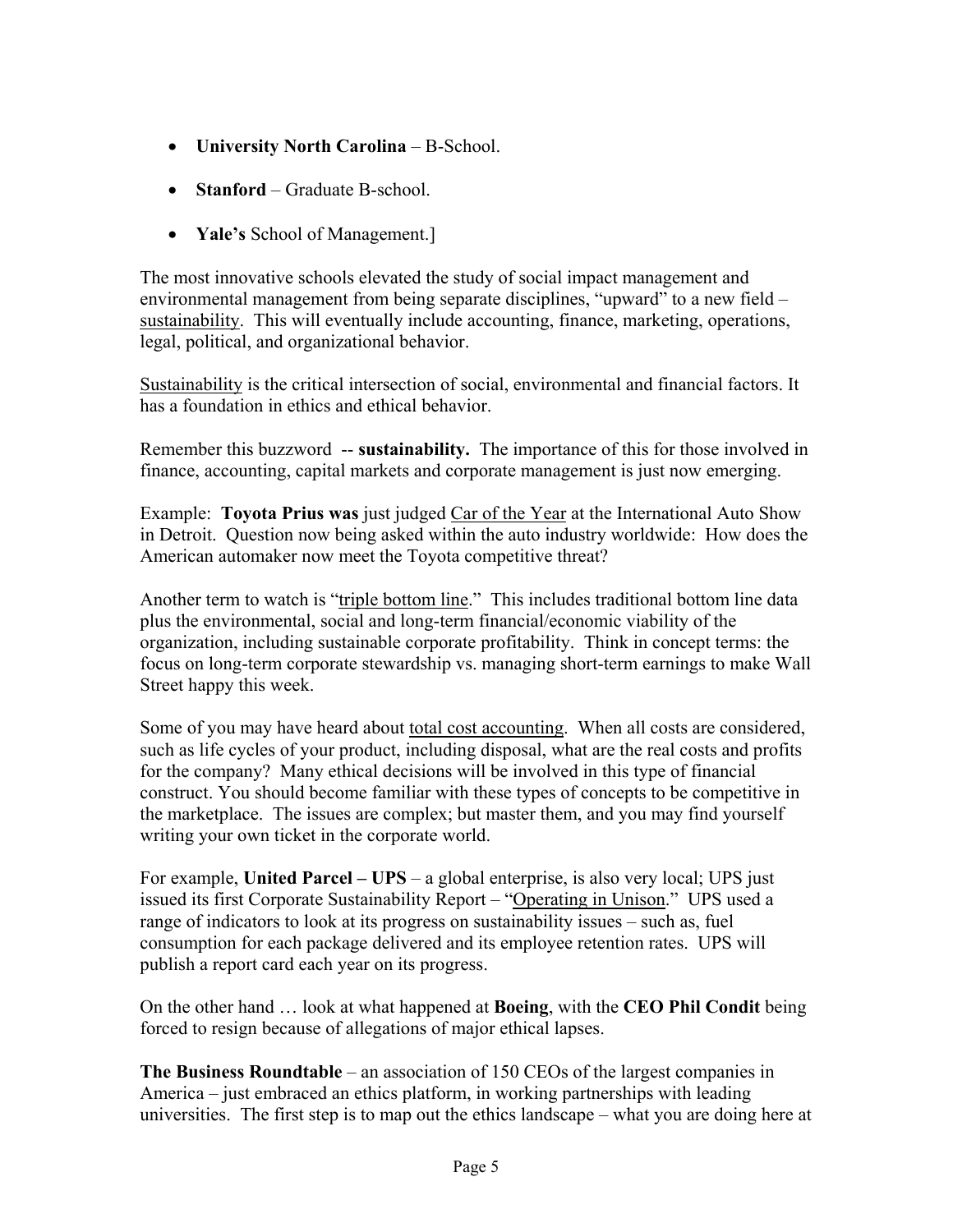Molloy – and create Best Practices and Policies to bring inside companies. What companies?

Well, **UPS** – and **ATT, Citigroup, Allstate, AutoZone, GM, Ford, DaimlerChrysler, Marsh & McLennan, FedX, Sprint, Verizon** … and many many more. Perhaps *your*  present or future employer … customer … supplier … investment holding. Stay Tuned to the BR – visit www.businessroundtable.org.

# **Tune In To: Socially Responsible Investing**

Another term you will be hearing about – it's now mainstream, especially after the *Tech Wreck* on Wall Street in Spring 2000 – is **SRI**: Socially Responsible Investing. Also a topic that is really about corporate ethics. Estimates are that as much as \$1 of every \$8 is now invested in some type of socially responsible investment. Mutual funds are being created to cater to SRI customers. For ethically minded investors, if you will. And a great market developing for those of you in the financial world.

# **What Are SRI Issues?**

What are SRI concerns – issues? Well, ethical behavior – *doing the right thing* – is at the heart of most issues of concern to investors. This is important to corporations looking to attract long-term, patient capital, low cost financing, and happy shareholders.

# Ever heard of ICCR – the **Interfaith Center for Corporate Responsibility**?

This group of 300 organizations -- faith-based denominations, orders, pension funds, publishing companies, and RC dioceses – leverages \$100 billion plus in combined assets, and doesn't mind throwing its weight around Wall Street and the nation's corporate suites and boardrooms on behalf of its issues portfolio.

As businesses become part of the global economy, ICCR adopted its **Principles for Global Corporate Responsibility**; encouraging companies it invests in to --

- Affirm the Universal Declaration of Human Rights;
- Adopt core labor standards of the UN's International Labor Organization (ILO);
- Monitor codes of conduct offshore to improve wages and workplace conditions in all factories in the global supply chain.

Are you hearing this, **Wal-Mart**? **Home Depot**? **Starbucks Coffee**? (You bet they are – each has tangled with the faith-based community.) Wal-Mart's ethics are important – think of the potential impact of ethics failure of this company that accounts for 10% of all Chinese exports to the US, or 15% of **Procter & Gamble**'s overall sales. When we hear allegations of locking employees in at night, or using illegal immigrant labor to clean stores – what are our thoughts about Wal-Mart ethics? Do these affect buying decisions?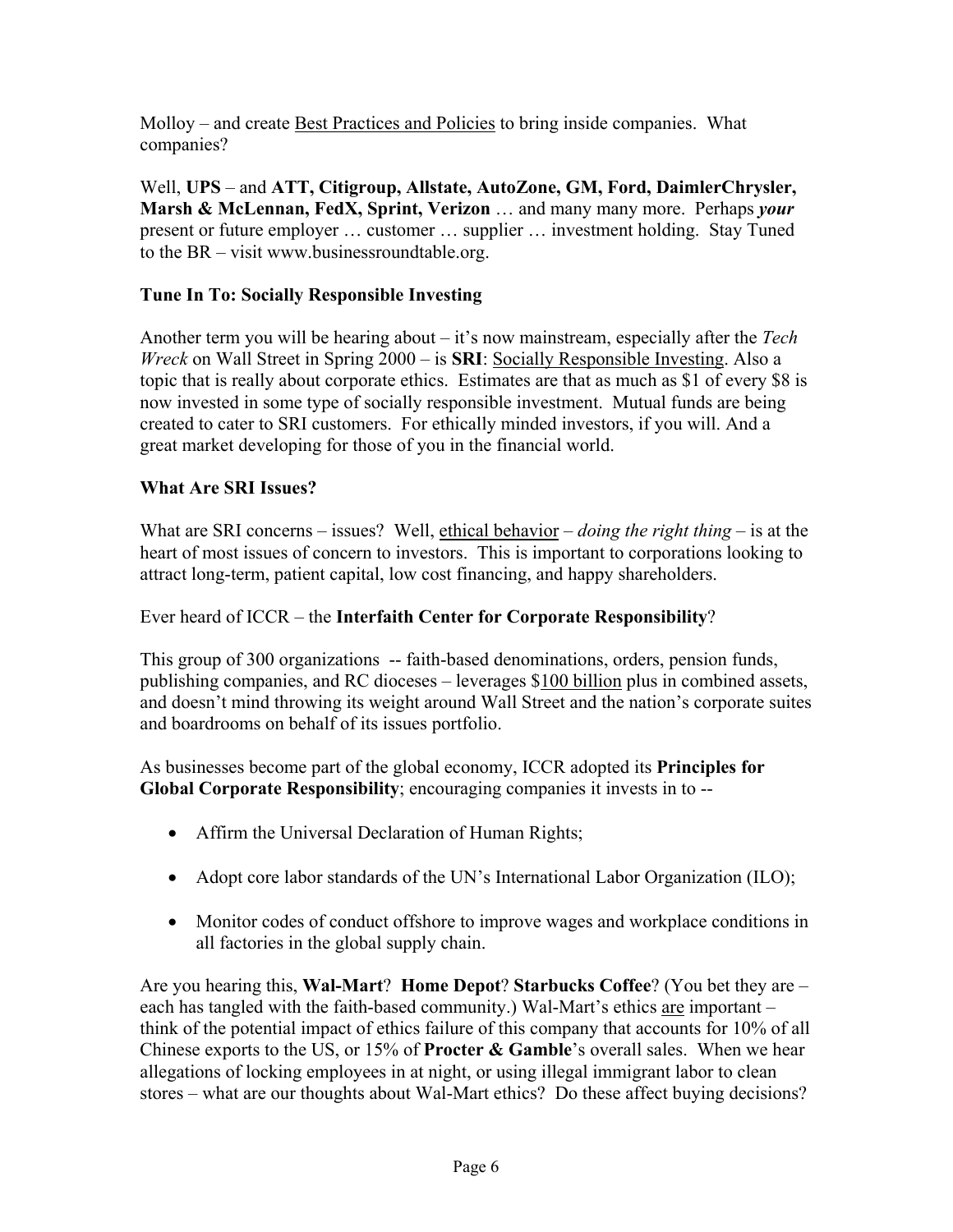The global faith-based network is moving in on business – in Australia, Canada, Latin America, East Asia, the United Kingdom, Europe, and the USA.

# **ICCR's Ethics -- US issues --**

- Workplace safety, equality, fairness, access, glass ceiling, and so on;
- Predatory lending practices by banks;
- Global warming and irresponsible corporate behavior;
- Genetically modified organisms food, medicine, animals;
- Access to pharmaceuticals ethics and access, prices; (Especially for today's pandemics - HIV / AIDS, TB, malaria)
- Eliminating domestic and foreign sweatshops, and child labor;
- Reducing and eliminating pollution;
- Prohibiting foreign military sales of weapons of mass destruction;
- No deployment of weapons in space.

Ethical questions underpin each of these issues. Should they matter to us? To business? Well, **Federated Department Stores** agreed to communicate with its suppliers of handknotted carpets and to encourage them to join an independent certification organization in India, Nepal and Pakistan; the objective is to stop using child labor in those countries. The difference will be felt in the neighborhood store near you, such as **Macy's Roosevelt Field.** Or at **Bloomingdale's.**

There are many other practical aspects to the ethical questions facing our institutions.

New rules for the **New York Stock Exchange** listed companies in the United States require that each board of directors adopt a formal ethics code. Every one of the roughly 2,000 US companies listed on the NYSE will be drilling ethics into their organization from the top down, into all levels of the companies.

The code of ethics or business practices is intended to cover board and senior management policies, practices and behaviors. There will be cross-checking against the ethics codes of organizations that the company does business with. It is not far-fetched to see a day when an important part of the framework for all corporate or institutional alliances, partnerships, and buyer-supplier or vendor relationships has an "ethics component."

Ethics will be driven into all of the DNA of all organizations. Think of another way to express this, one you hear a lot these days: Values.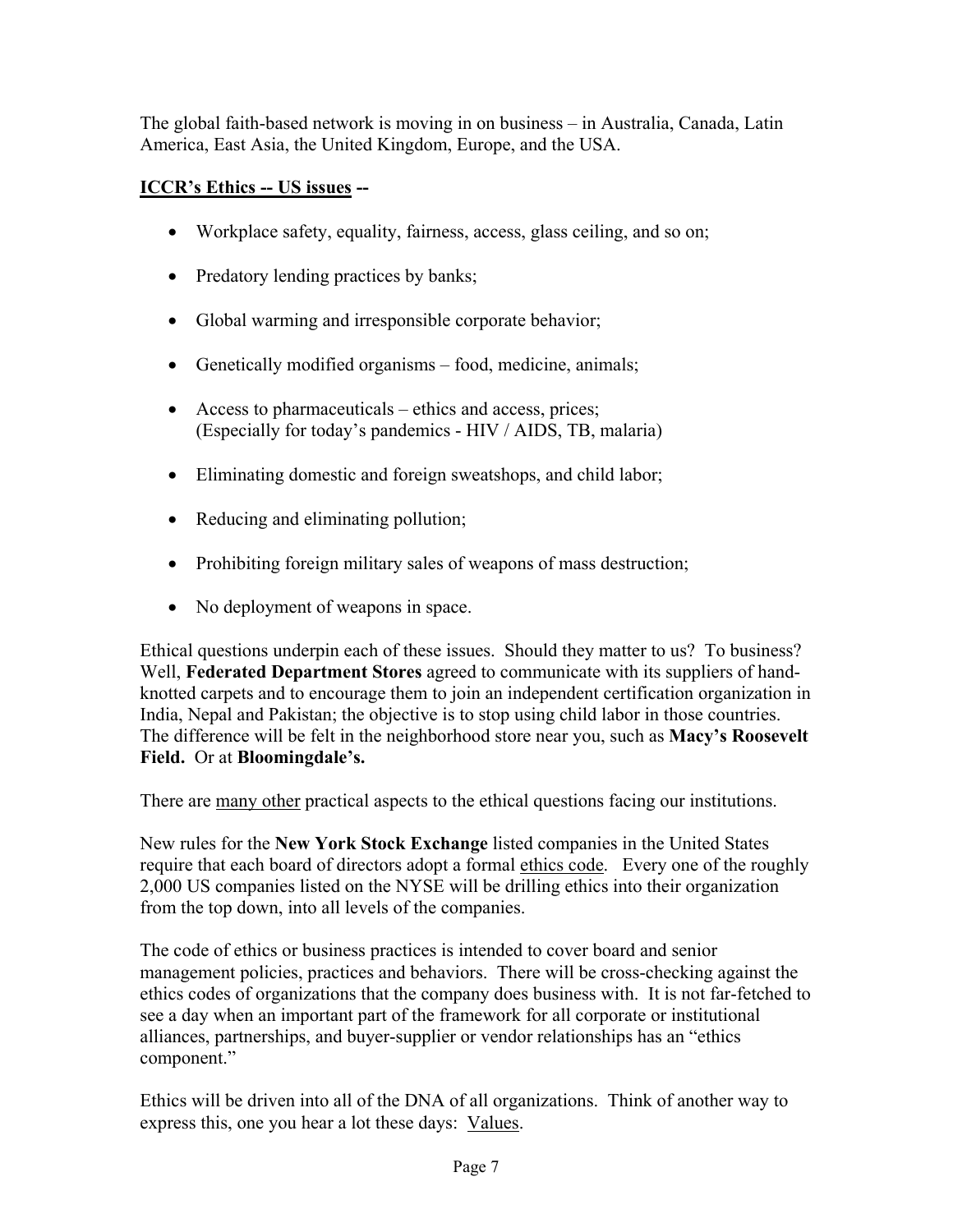The drive toward adopting ethical standards for institutions is not limited to the corporate world.

# **Medical Ethics**

The field of medical / healthcare ethics is expanding quite rapidly. Take a look at the work of **Dr. Arthur Kaplan** at the **University of Pennsylvania's Center for Bioethics and Department of Medical Ethics** to get a peek at the future for qualified ethicists. As technology advances, so, too must ethical standards keep pace – regarding organ transplants; cloning; end-of-life and beginning of life issues, medical resource allocating, and costs – each of these has and ethical consideration.

# **In the Non-Profit World**

Work for a non-profit? Be aware: NY **Attorney General Eliot Spitzer** has asked the New York State Legislature to take the important elements of federal **Sarbanes-Oxley** statutes and apply them to all non-profits that –

- Have a full-time employee; and / or
- Have budgets of \$250,000 or more.

Even without Sarbanes-Oxley type of laws, there is an expanding public focus on the activities of not-for-profit organizations.

# **And Lawyer Ethics**

In law, the members of the **American Bar Association** are struggling with important questions about the traditional relationship of client and attorney. Sarbanes-Oxley legislation is shaking up the profession; one could interpret the SOX to say that the ultimate client of the general counsel or outside law firm is the shareholder … perhaps even stakeholders … and not the CEO who is paying the bill for corporate work.

# **In Accounting**

In accounting, the new *Peek-a-Boo* – the **Public Company Accounting Oversight Board** – is re-writing the rules for auditors. Ethical lapses are going to be much more serious for CPAs – their licenses to do audits will really be at risk. Just this week we learned about strict censure for Grant Thornton, a rising star among accounting firms with offices right here on LI.

# **On Wall Street**

Speaking of mutual funds, just last week the SEC unveiled new rules that address ethics for fund managers – and especially real or perceived conflicts-of-interest.

Conflicts may be among the most vexing ethics questions you will face over and over.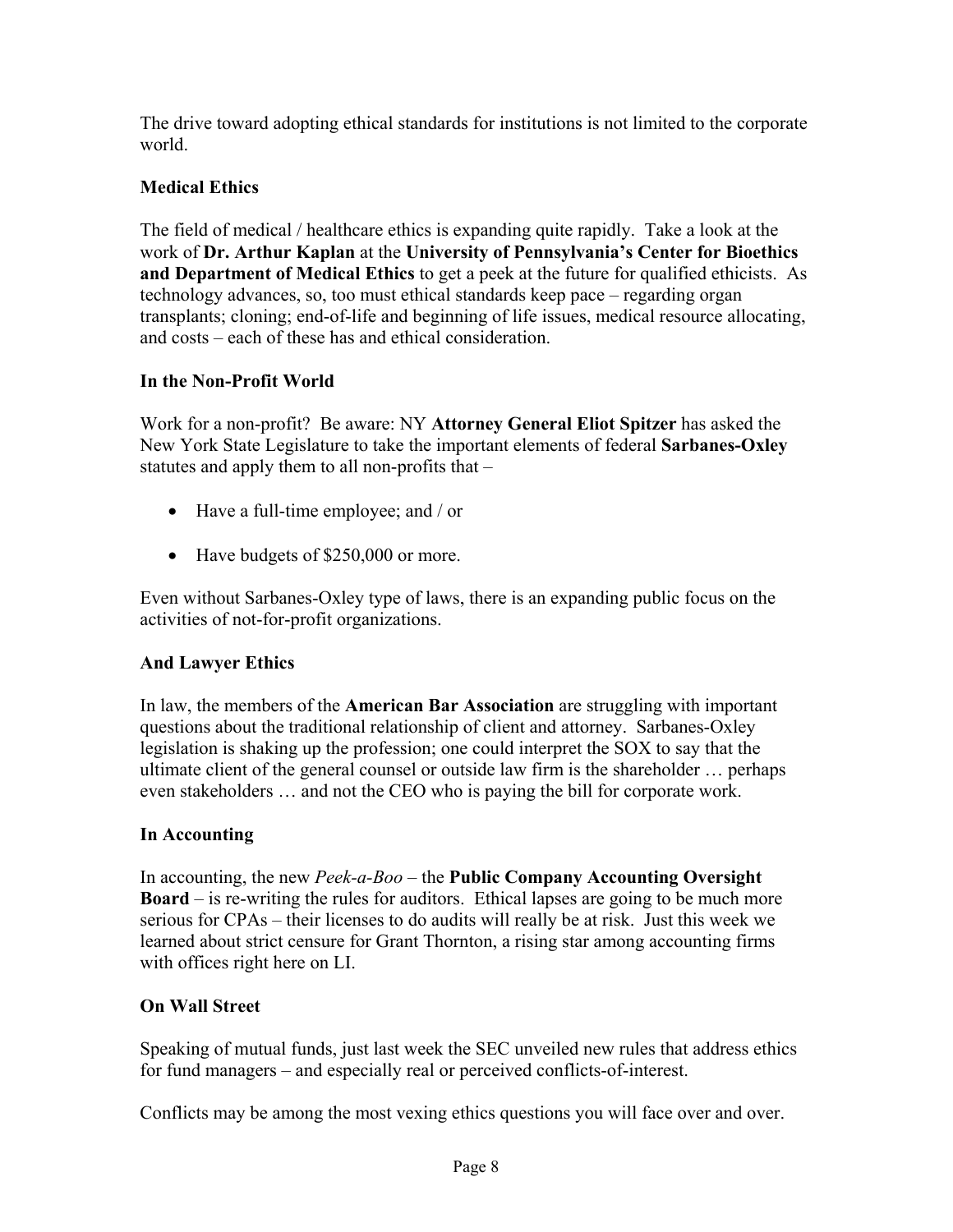### **Doing Ethics Right: The Johnson & Johnson Credo**

There are great examples of doing it right, of wonderful institutional ethical behavior. J&J, for example, stresses the importance of its *Credo* – written by its founder many years ago – to its success. Over decades, many investors have agreed – Johnson  $\&$ Johnson has been a Blue Chip favorite. Demonstrated public ethical behavior has drawn the best of the best to work for J&J. Ethics has a clear top and bottom line importance!

### **The Media Has Ethics in Focus**

### **Mortimer Zuckerman**, Publisher of *US News & World Report* **recently commented in an editorial …** *Policing the Corporate Suites*

He writes (and asks): Have we saved capitalism from the capitalists?

This were the same important question asked and answered in 1930s by President Franklin Roosevelt as he suggested sweeping reforms to protect investors and the capital markets themselves.

Supposedly independent, trusted parties … auditors/accountants, directors, stock market advisers, banks … all have been tarnished by recent events. Rip-off artists rigged the system for the benefit of insiders and the rich and brought shame on themselves and their organizations. And, tarnished the reputations of others in their peer groups.

The idea that there are two tracks on the economy, one for the rich and the other for the rest of us, is utterly corrosive to our system.

In Corporate America, the goods news is that **Ethics** has moved to the top of the agenda in many companies. **Ethics officers,** enforcing **codes of ethics,** are now prevalent in an increasing number of big companies.

We must not strangle the free economy in our reaction to wrongdoing. We must work to strengthen the great capital markets that helped build the America we know today. Now, while government goes after the wrongdoers, the rest of the business community must insist on and enforce a higher standard of ethics.

### **So -- What About Us?**

Let me return to the cosmic to underscore the importance of what you will be learning here at Molloy.

We are a society founded on the ideas and ideals of ... liberty and justice ... and equality … for all. We want fairness in all things … equal access … the same opportunities as others enjoy.

We don't like taking orders from elite or over-privileged classes or a landed aristocracy. That is why people are enraged about the behavior and antics of the unethical – the Imperial CEOs and remote boards of directors.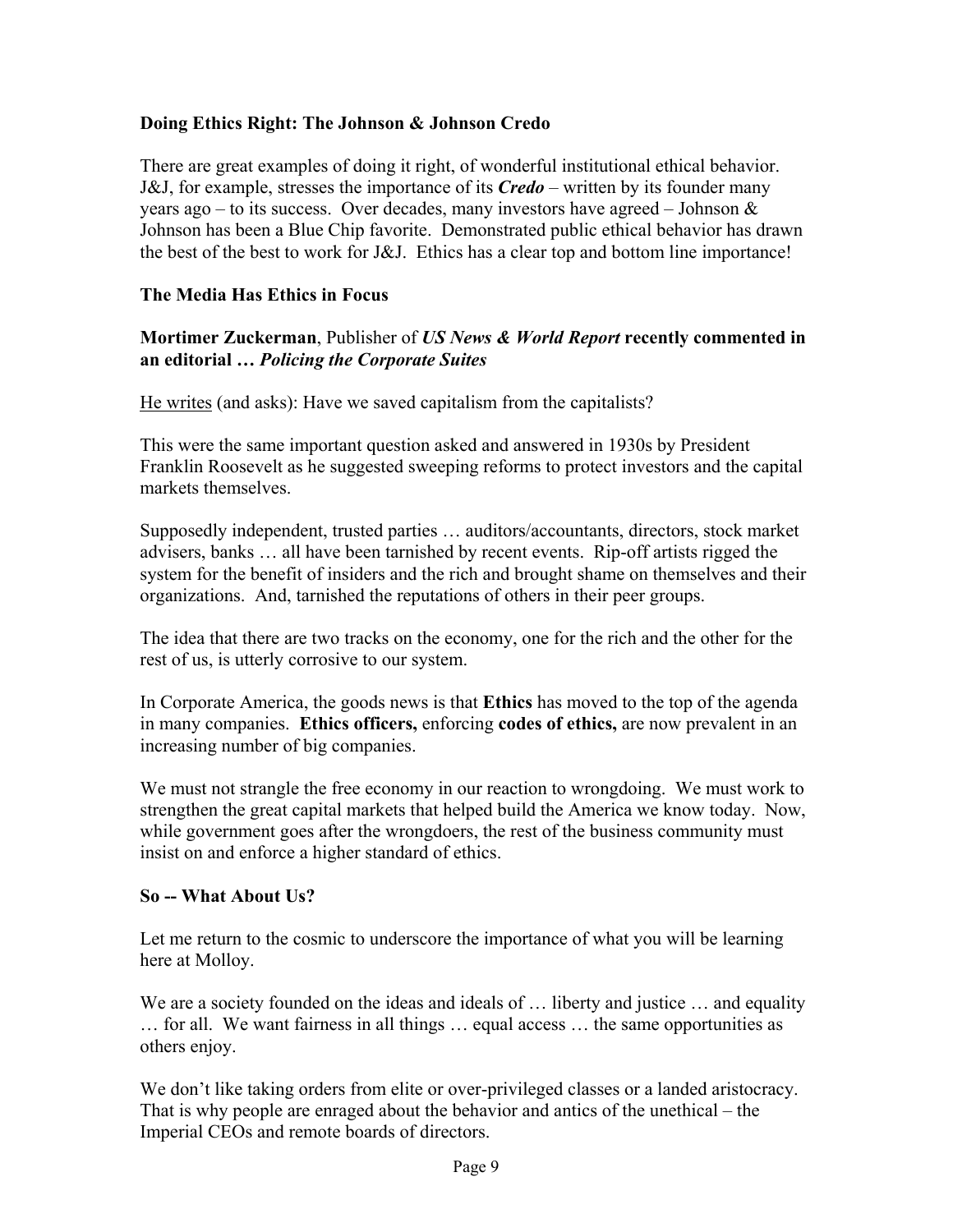Accountability will help us build a stronger nation. Greater accountability will translate into real social and economic justice. Ethical behavior underscores Accountability.

**You** can help instill accountability and ethics every day in your own organizations. Especially when you go from here Master's in hand to climb further up the corporate ladder. Your values will be instilled in the DNA of your department, your division, and your entire organization. Your ethical behavior will be a beacon for others who look up to you.

\* \* \*

Let me complete my comments with these observations from two great New Yorkers, one a Long Islander.

President **Theodore Roosevelt** of Oyster Bay just 100 years ago began the national public dialogue *on / for* fair play and social justice, and launched the great Progressive movement of the  $20^{th}$  Century. In his first message to Congress he said:

"Great corporations exist only because they are created and safeguarded by our institutions; it is our right and duty to see that they work in harmony with those institutions." So began the "New Era" of guiding corporations and institutions toward doing the right thing. Toward ethical behavior … especially the so-called "Robber Barons."

Another Roosevelt – TR's cousin – **Franklin Delano Roosevelt** spoke to the nation "over the radio" in very tough economic times (1937, in the Great Depression).

After looking over the recent reforms of the New Deal Era, including strict regulation of banks and corporations, he said …

"… The American People wants no backward steps now…" and concluded,

"…I never forget that I live in a house owned by all the American People – and that I have been given their trust."

Two important points worth emphasizing:

- The People want no backward steps ... in the oversight of, and rebuilding of trust in corporations and our social institutions, in government, and in our capital markets.
- And People understand more clearly they do own public corporations and the capital markets, and the institutions of our society.

So, as you begin your graduate studies, apply your newfound knowledge of ethics to every subject or course work that you do. It could be the best personal investment in your own future that you every made!